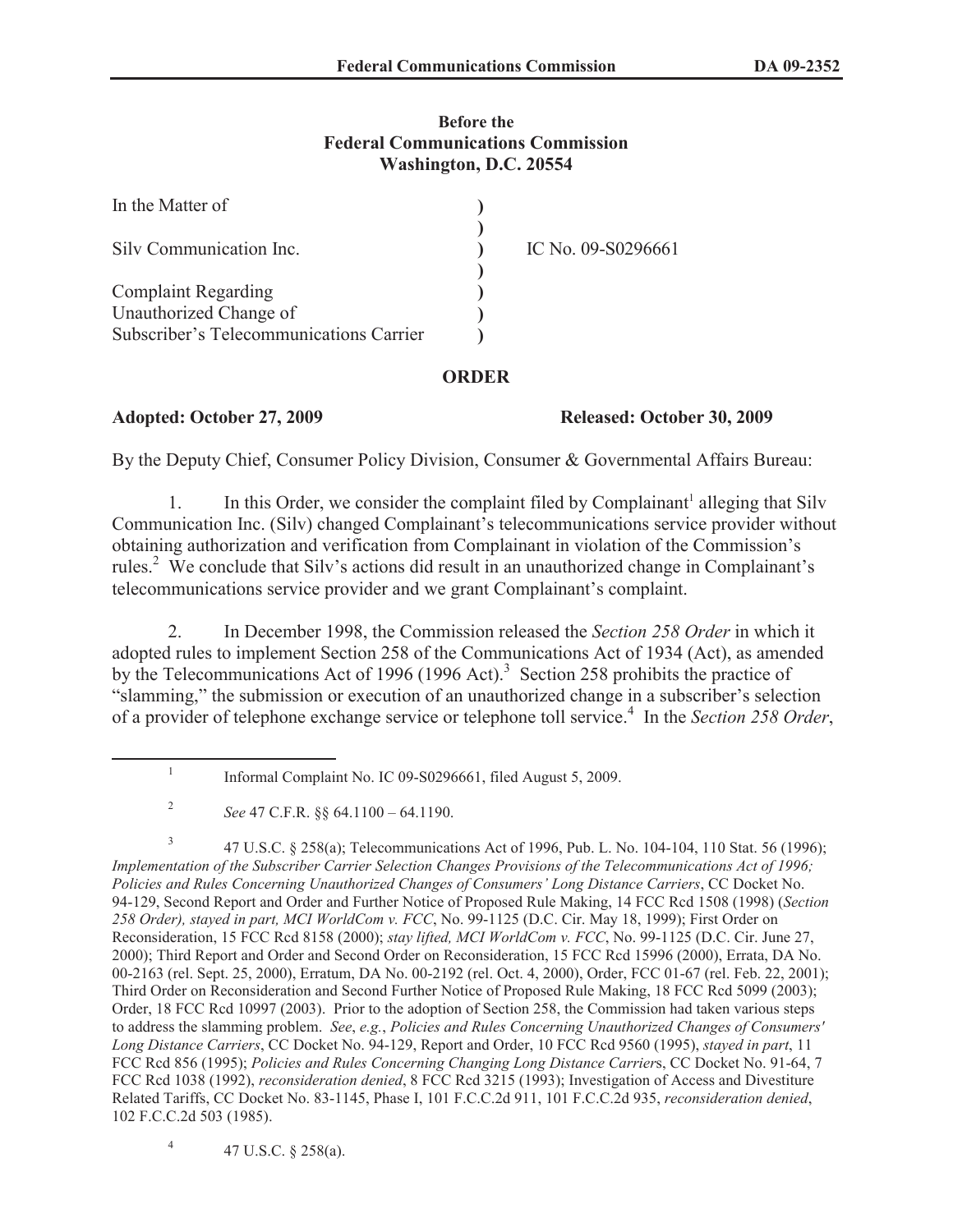the Commission adopted aggressive new rules designed to take the profit out of slamming, broadened the scope of the slamming rules to encompass all carriers, and modified its existing requirements for the authorization and verification of preferred carrier changes. The rules require, among other things, that a carrier receive individual subscriber consent before a carrier change may occur.<sup>5</sup> Pursuant to Section 258, carriers are absolutely barred from changing a customer's preferred local or long distance carrier without first complying with one of the Commission's verification procedures.<sup>6</sup> Specifically, a carrier must: (1) obtain the subscriber's written or electronically signed authorization in a format that meets the requirements of Section 64.1130; (2) obtain confirmation from the subscriber via a toll-free number provided exclusively for the purpose of confirming orders electronically; or (3) utilize an independent third party to verify the subscriber's order.<sup>7</sup>

3. The Commission also has adopted liability rules. These rules require the carrier to absolve the subscriber where the subscriber has not paid his or her bill. In that context, if the subscriber has not already paid charges to the unauthorized carrier, the subscriber is absolved of liability for charges imposed by the unauthorized carrier for service provided during the first 30 days after the unauthorized change.<sup>8</sup> Where the subscriber has paid charges to the unauthorized carrier, the Commission's rules require that the unauthorized carrier pay 150% of those charges to the authorized carrier, and the authorized carrier shall refund or credit to the subscriber 50% of all charges paid by the subscriber to the unauthorized carrier.<sup>9</sup> Carriers should note that our actions in this order do not preclude the Commission from taking additional action, if warranted, pursuant to Section 503 of the Act.<sup>10</sup>

4. We received Complainant's complaint on August 5, 2009, alleging that Complainant's telecommunications service provider had been changed to Silv without Complainant's authorization. Pursuant to Sections 1.719 and 64.1150 of our rules,<sup>11</sup> we notified Silv of the complaint and Silv responded on August 25, 2009.<sup>12</sup> Silv states that authorization was received and confirmed through third party verification (TPV). The Commission's rules state that the verifier may not make any misleading description of the transaction.<sup>13</sup> Silv's

- 5 *See* 47 C.F.R. § 64.1120.
- 6 47 U.S.C. § 258(a).

7 *See* 47 C.F.R. § 64.1120(c). Section 64.1130 details the requirements for letter of agency form and content for written or electronically signed authorizations. 47 C.F.R. § 64.1130.

8 *See* 47 C.F.R. §§ 64.1140, 64.1160. Any charges imposed by the unauthorized carrier on the subscriber for service provided after this 30-day period shall be paid by the subscriber to the authorized carrier at the rates the subscriber was paying to the authorized carrier at the time of the unauthorized change. *Id.*

9 *See* 47 C.F.R. §§ 64.1140, 64.1170.

<sup>10</sup> *See* 47 U.S.C. § 503.

<sup>11</sup> 47 C.F.R. § 1.719 (Commission procedure for informal complaints filed pursuant to Section 258 of the Act); 47 C.F.R. § 64.1150 (procedures for resolution of unauthorized changes in preferred carrier).

<sup>12</sup> Silv's Response to Informal Complaint No. 09-S0296661, received August 25, 2009.

<sup>13</sup> *See* 47 C.F.R. § 64.1120(c)(3)(iii).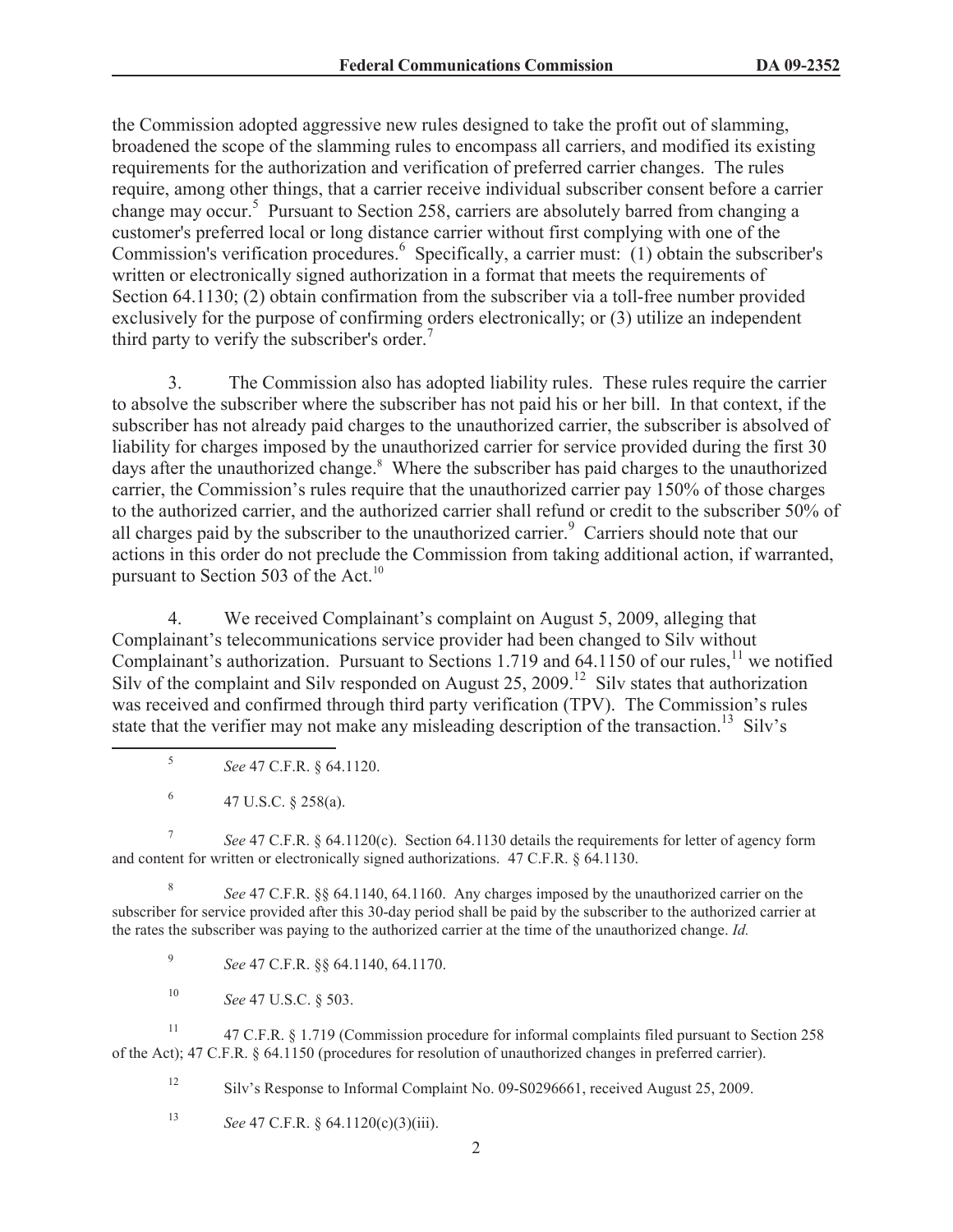verifier, however, stated, "We are recording this conversation for quality control and accurate data entry purposes." The purpose of the call is to obtain verification and authorization of the intent to switch carriers, and not to verify and confirm account information. We find that Silv has failed to produce clear and convincing evidence of a valid authorized carrier change by Complainant.<sup>14</sup> Therefore, we find that Silv's actions resulted in an unauthorized change in Complainant's telecommunications service and we discuss Silv's liability below.<sup>15</sup>

5. Silv must remove all charges incurred for service provided to Complainant for the first thirty days after the alleged unauthorized change in accordance with the Commission's liability rules.<sup>16</sup> We have determined that Complainant is entitled to absolution for the charges incurred during the first thirty days after the unauthorized change occurred and that neither Complainant's authorized carrier nor Silv may pursue any collection against Complainant for those charges.<sup>17</sup> Any charges imposed by Silv on the subscriber for service provided after this 30-day period shall be paid by the subscriber to their authorized carrier at the rates the subscriber was paying to their authorized carrier at the time of the unauthorized change.<sup>18</sup>

6. Accordingly, IT IS ORDERED that, pursuant to Section 258 of the Communications Act of 1934, as amended, 47 U.S.C. § 258, and Sections 0.141, 0.361 and 1.719 of the Commission's rules, 47 C.F.R. §§ 0.141, 0.361, 1.719, the complaint filed by Complainant against Silv IS GRANTED.

7. IT IS FURTHER ORDERED that, pursuant to Section 64.1170(d) of the Commission's rules, 47 C.F.R. § 64.1170(d), Complainant is entitled to absolution for the charges incurred during the first thirty days after the unauthorized change occurred and neither Complainant's authorized carrier nor Silv may pursue any collection against Complainant for those charges.

<sup>14</sup> *See* 47 C.F.R. § 64.1150(d).

<sup>&</sup>lt;sup>15</sup> If Complainant is unsatisfied with the resolution of this complaint, Complainant may file a formal complaint with the Commission pursuant to Section 1.721 of the Commission's rules, 47 C.F.R. § 1.721. Such filing will be deemed to relate back to the filing date of such Complainant's informal complaint so long as the formal complaint is filed within 45 days from the date this order is mailed or delivered electronically to Complainant. *See* 47 C.F.R. § 1.719.

<sup>16</sup> *See* 47 C.F.R. § 64.1160(b).

<sup>17</sup> *See* 47 C.F.R. § 64.1160(d).

<sup>18</sup> *See* 47 C.F.R. §§ 64.1140, 64.1160.